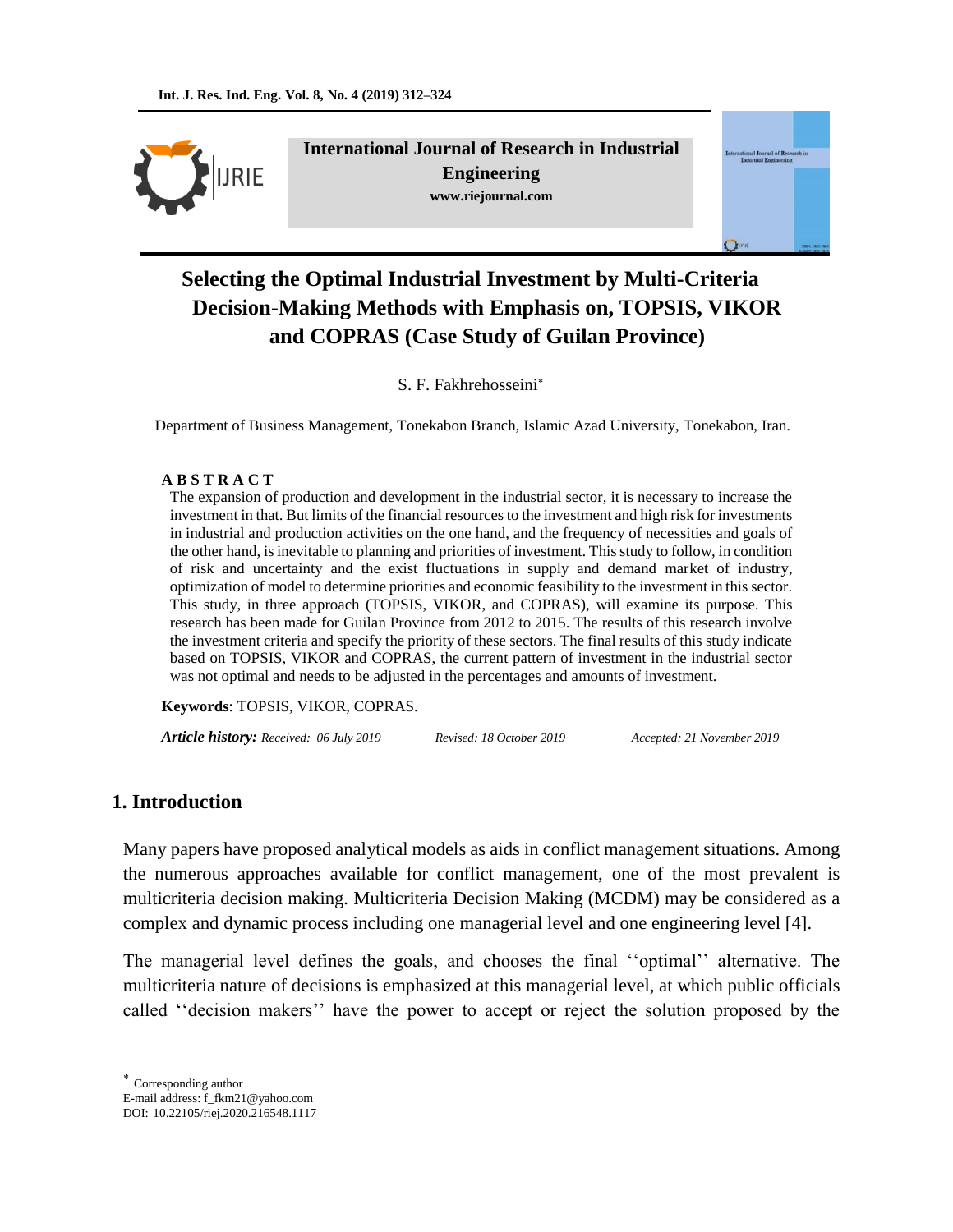engineering level. These decision makers, who provide the preference structure, are ''off line'' from the optimization procedure done at the engineering level. Very often, the preference structure is based on political rather than only technical criteria. In such cases, a system analyst can aid the decision-making process by making a comprehensive analysis and by listing the important properties of noninferior and/or compromise solutions [11]. The engineering level of the MCDM process defines alternatives and points out the consequences of choosing any one of them from the standpoint of various criteria. This level also performs the multicriteria ranking of alternatives. The main steps of multicriteria decision making are the following: (a) Establishing system evaluation criteria that relate system capabilities to goals; (b) Developing alternative systems for attaining the goals (generating alternatives); (c) Evaluating alternatives in terms of criteria (the values of the criterion functions); (d) Applying a normative multicriteria analysis method; (e) Accepting one alternative as ''optimal'' (preferred); (g) If the final solution is not accepted, gather new information and go into the next iteration of multicriteria optimization.

A compromise solution for a problem with conflicting criteria can help the decision makers to reach a final decision. The foundation for compromise solution was established by C. The compromise solution is a feasible solution, which is the closest to the ideal, and a compromise means an agreement established by mutual concessions. The VIKOR method was introduced as one applicable technique to implement within MCDM [8].

In this paper by three MCDM methods, TOPSIS, VIKOR and COPRAS, selecting the optimal industrial investment and prioritizing industrial investment in Guilan province. We hope that the results of paper can provide a suitable tool for the policymakers to determine and compare the allocation amount of under-construction projects according to development plans in the provincial level.

The rest of this paper is organized as follows: Section 2 considers some important investment criteria for priority evaluation and optimization. In Section 3, TOPSIS, VIKOR and COPRAS method is presented. In Section 4, a numerical example is presented to illustrate the applicability and efficiency of the proposed methodology. Finally, the concluding remarks are given in Section 5.

# **2. Literature and Background**

Nowadays that economy is a very important and vital issue therefore from the perspective of macroeconomic, industrial rising and finally economic success of a country is affected by many factors. The first factor is government macro strategy how effectively it will be influential in interesting investment in different sectors. One of these cases have been small industries that particularly in this cases after the Islamic Revolution in our country has provided a positive context for growth and achieve to self-sufficiency and alongside regard to industry's infrastructure and main such as industry of oil, steel, gas, nuclear energy etc. is considering by officials. The second factor that has been referred to as the internal factor facilities and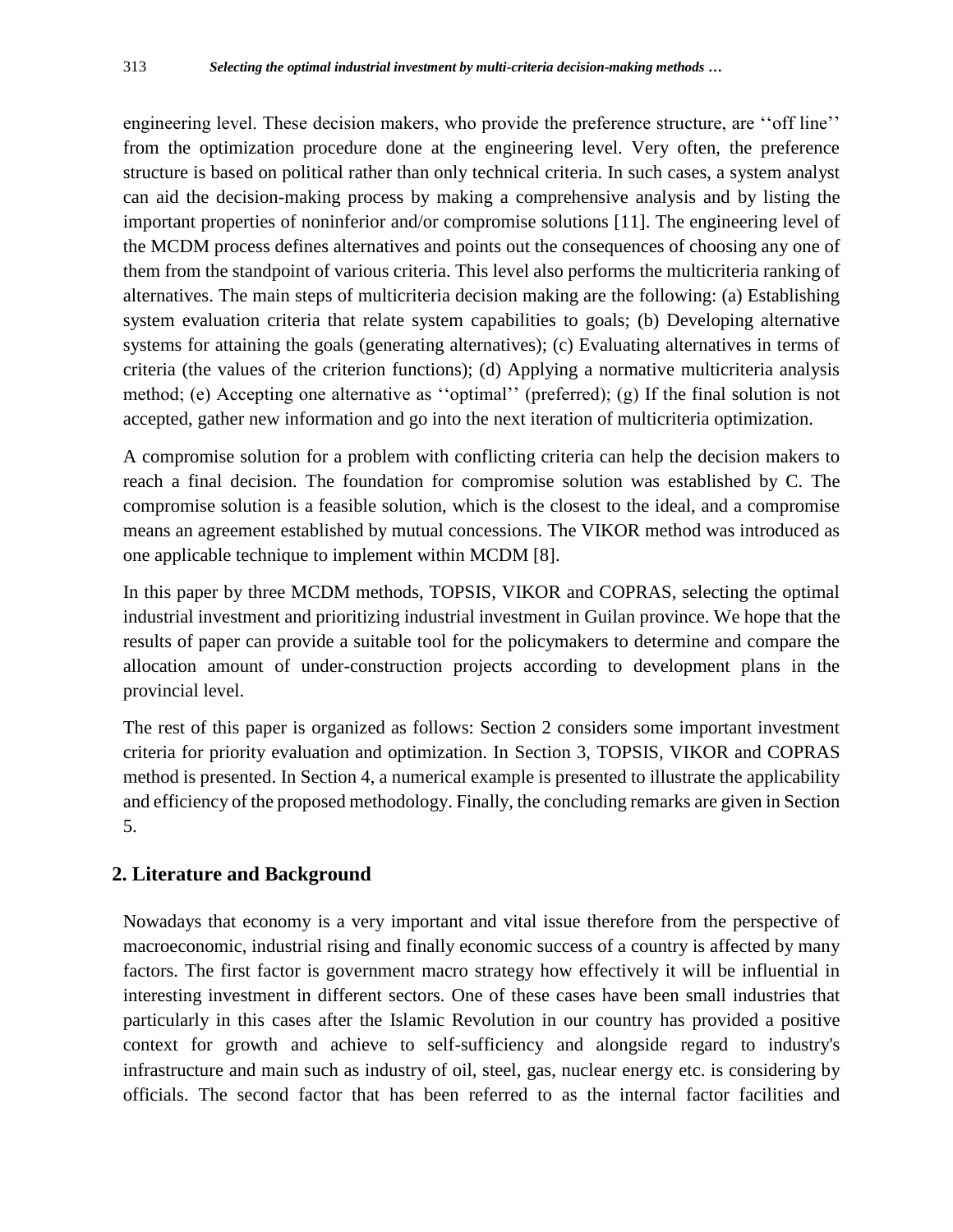capabilities of the region and can be as lever for guiding and optimal use of capital considered by examining and identifying relative advantages of each region. Therefore, for understand this facilities and capabilities of the region, we need to identify and monitor key indicators to measure the amount Facilities and capabilities on region various fields (industrial). Exporting constitutes the most popular, quickest and easiest way for industrial.

Danaei et al. have done the research to prioritize the investment in accepted industries in securities exchange and the used pattern is TOPSIS [3]. The results of this study indicate that in both years 2009 and 2010, the priority of investment is for telecommunications industrial group and it means the investment in this section has more success because of a partial advantage.

Lotfi et al. did the research to identify the industrial development and industrial sectors of the technique (Fuzzy Topsis) West Azerbaijan industrial development priorities are identified and ranked [7]. The results this paper suggest that it is The West Azerbaijan Province of good potential for its proper role within the regional planning and national industrial development in order to achieve the objectives of Vision is a country.

Akbari et al. have done a study entitled "economic evaluation and to determine the industrial investment priorities in Kurdistan" in 2004, based on ISIC Code and a regional analysis methods such as factor analysis and numerical taxonomy and data base [1]. The result of this research is that Industrial minerals, metallic craft and related grains, plastic, stone cutting and weaving of have the highest priorities of industrial investment in Kurdistan.

# **3. Criteria for Determining Investment Priority**

The priority indicators of investment are obtained by the combination of some indexes that they come in *Table 1*. Priorities for investment indices or combinations are named.

| Index title                                      | Index relation                       | Comment |
|--------------------------------------------------|--------------------------------------|---------|
| A1: Productivity Indicator                       | $L_i =  (v_i/N_I)/(v_T/N_T) $        |         |
| A2: share of value-added output                  | $VQ_i = V_i/Q_i$                     |         |
| A3: Independence on Foreign<br>Resources         | $IOF_i = In_{fi}/In_{ti}$            |         |
| A4: Profitability Index                          | $I_{\pi} = (Y_i - C_i)/L_i$          |         |
| A5: Capital intensive index                      | $I_i = (V_i - W_i)/L_i$              |         |
| A6: Export orientation                           | $XM = X_i/V_i$                       |         |
| A7: Revealed comparative<br>advantage Balassa    | $X_{ij}/\sum_i X_{ij}$<br>$RCA_{ii}$ |         |
| A8: Location quotient in terms of<br>value-added |                                      |         |
| A9: Location quotient in terms of<br>employment  | $L0l_{ii}$                           |         |

*Table 1.* Investment priority indicators.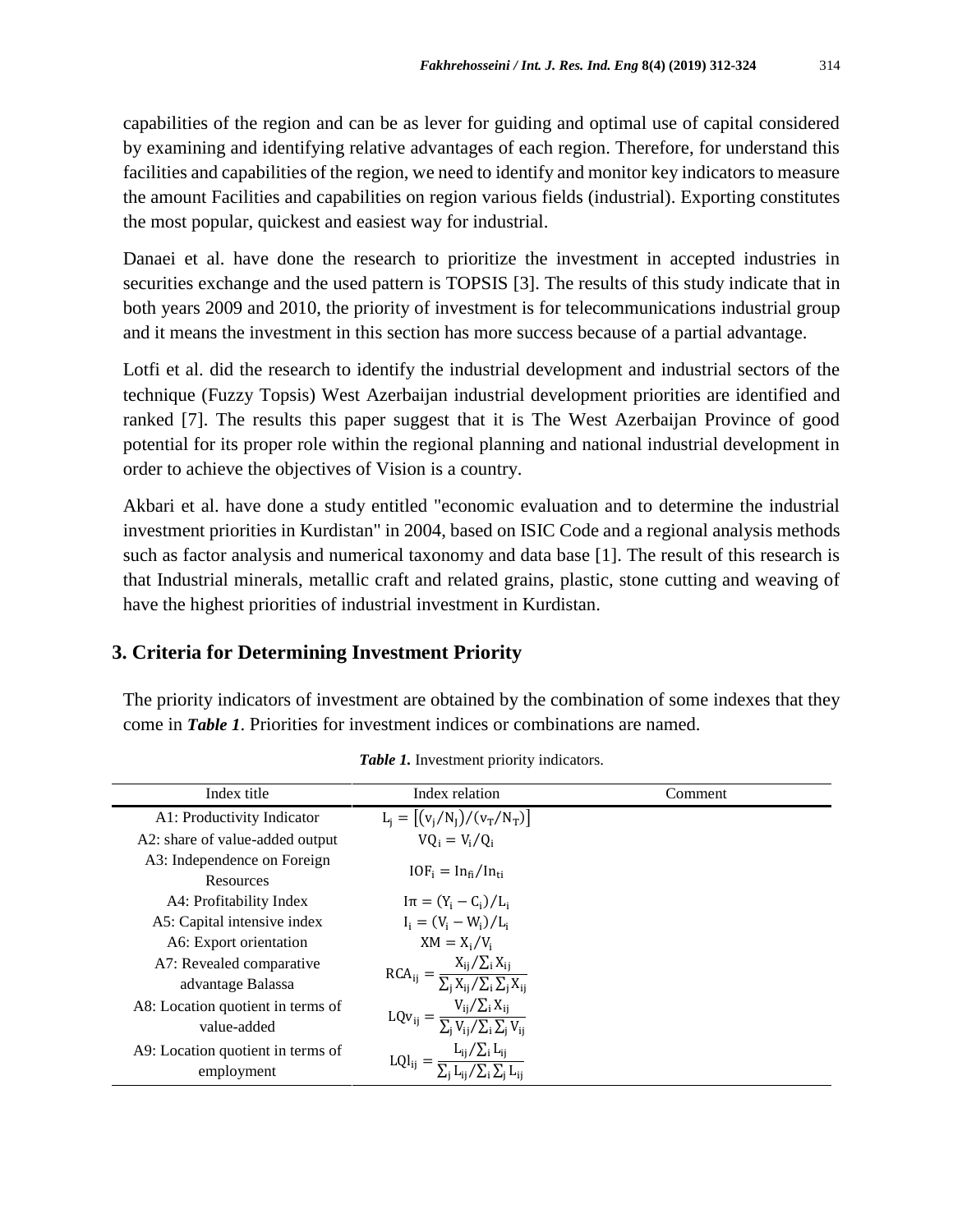# **4. Methodology**

This study is the applied. In this research, to determine the industrial investment priorities, the library method is used in Guilan province, the studied Population, all staff manufacturing factories with more than ten workers in Guilan province are based on ISIC two-digit codes for the years 2012 to 2015. Authorities also include statistical yearbooks, provincial Statistics, census results and data from large industrial workshops of the Iran Statistics Center. Three groups in terms of profitability indicators, employment, profitability and employment as a combination of selected priority industrial investment and industries to identify and rank are based on 3 criteria above mentioned. The theoretical basis for analysis is based on statistical methods TOPSIS, VIKOR and COPRAS.

## **4.1. TOPSIS Method**

Alinezhad et al. proposed an extension of classical TOPSIS method [2]. This approach may be described as follows. Let  $[X_{ii}]$  be a value of jth criterion for ith alter- native,  $W=(w_1, w_2, \ldots, w_n)$ wn) be the weight vector satisfying  $\sum_{j=1}^{n} w_j = 1$ . Then  $D[X_{ij}]_{m \times n}$  is the decision matrix. The method proposed in [2], consists of the following steps:

**Step 1.** Normalizing the decision matrix using the following expressions:

$$
r_{ij} = \frac{x_{ij}}{\sqrt{\sum_{i=1}^{m} (x_{ij})^2}} \quad i = 1, 2, ..., m; j = 1, 2, ..., n.
$$
 (1)

**Step 2.** Taking into account the importance of criteria, the weighted normalized decision matrix is obtained using the following expressions:

$$
v_{ij} = W_j r_{ij} \quad i = 1, 2, ..., m; j = 1, 2, ..., n.
$$
 (2)

**Step 3.** The positive and negative ideal solutions are obtained as follows:

$$
A^{+} = \{v_{1}^{+}, v_{2}^{+}, ..., v_{n}^{+}\} = \left\{ \left(\max_{i} v_{ij} \middle| j \in J^{+}\right), \left(\min_{i} v_{ij} \middle| j \in J^{-}\right) \middle| i = 1, 2, ..., m \right\}.
$$
 (3)

$$
A^{-} = \{v_{1}^{-}, v_{2}^{-}, ..., v_{n}^{-}\} = \left\{ \left(\min_{i} v_{ij} \middle| j \in J^{+}\right), \left(\max_{i} v_{ij} \middle| j \in J^{-}\right) \middle| i = 1, 2, ..., m \right\}.
$$
 (4)

**Step 4.** The separation of each alternative from the positive ideal solution is calculated using the n-dimensional Euclidean distance:

$$
d_i^+ = \left\{ \sum_{j \in J} (v_{ij} - v_j^+) ^2 + \sum_{j \in J} (v_{ij} - v_j^+) ^2 \right\}^{\frac{1}{2}} \to i = 1, 2, ..., m. \tag{5}
$$

Similarly, the separation from the negative ideal solution is calculated as follows:

$$
d_i^- = \left\{ \sum_{j \in J} (v_{ij} - v_j^+) ^2 + \sum_{j \in J} (v_{ij} - v_j^-) ^2 \right\}^{\frac{1}{2}} \to i = 1, 2, ..., m.
$$
 (6)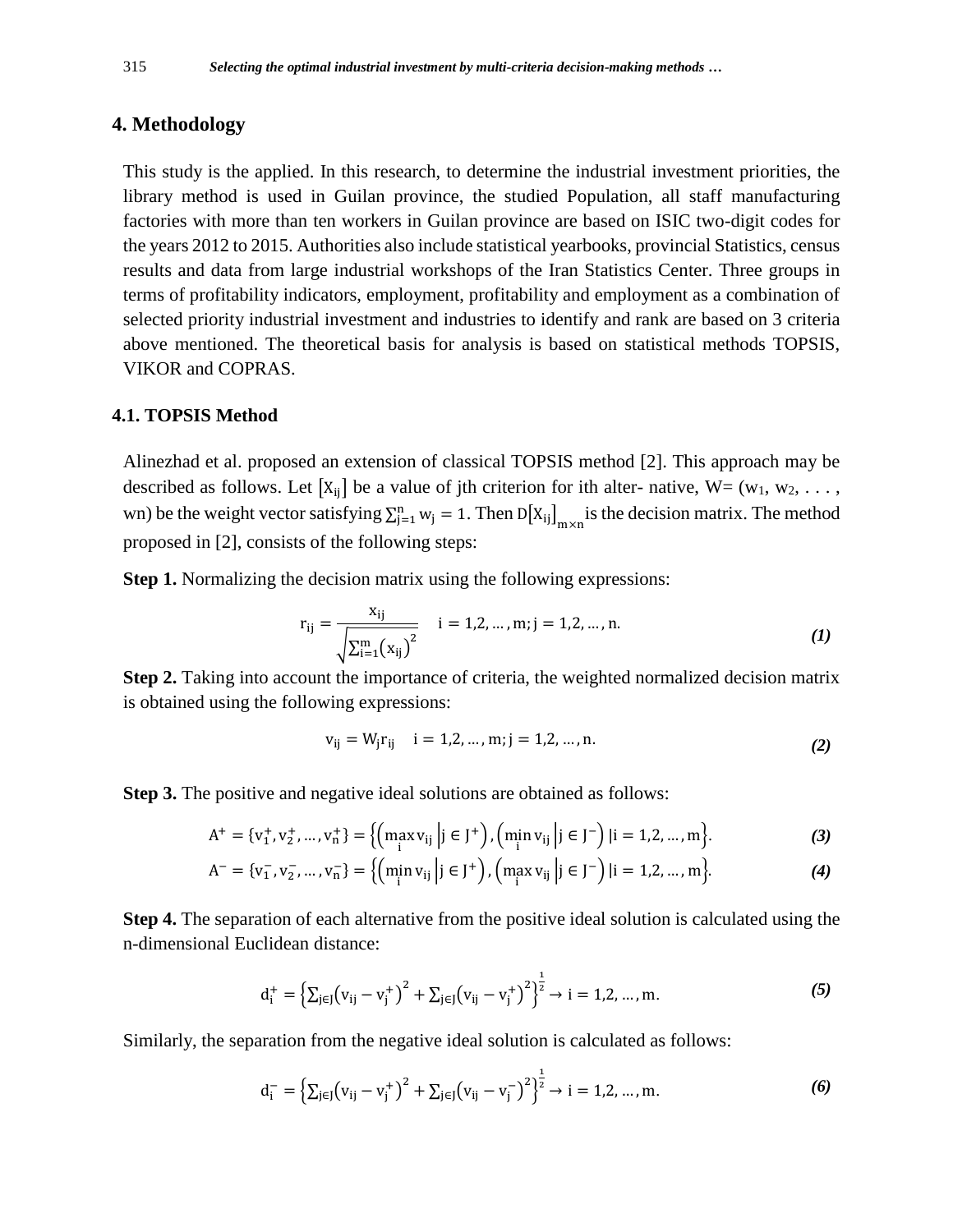**Step 5.** Calculate the relative closeness to the ideal alternatives:

$$
\overline{R}_{i} = \frac{d_{i}^{-}}{d_{i}^{-} + d_{i}^{+}}, i = 1, 2, ..., m.
$$
 (7)

**Step 6.** Rank the alternatives according to the relative closeness to the ideal alternatives: the bigger is the  $R_i$ , the better is the alternative  $d_i$ .

### **4.2. VIKOR Method**

VIKOR is a multi-criteria decision-making in solving discrete decision-making problems with conflicting and non-commensurable criteria (various measurement units). This method innovated by [9] focused on the ranking and selecting from a set of alternatives and determine the compromise solutions for a problem with conflicting criteria. The compromise solution is a feasible solution that is the nearest solution to the ideal solution. The compromise solution means it is based on mutual agreement between criteria. VIKOR method has been developed based on Lp-metric (see [5]):

$$
L_{P,i} = \left\{ \sum_{j=1}^{n} \left[ \mu_j \left( f_i^* - f_{ij} \right) / \left( f_i^* - f_i^- \right) \right]^P \right\}^{\frac{1}{p}} \to i = 1, 2, ..., m \ 1 \le P \le \infty. \tag{8}
$$

Where  $\mu_j$  is the weight of the jth criterion,  $f_{ij}$  is the rating ()core) of the jth criterion for ith alternative and  $f_i^*$  and  $f_i^-$  denote the best (positive ideal) and the worst (negative ideal) value of the scores, respectively. This method can provide a maximum group utility for the majority and a minimum of an individual regret for the opponent. If p is small, the group utility is concerned and if p increases, the individual regrets receive more weight. The advantage of this method over other methods, mainly TOPSIS, is that VIKOR method uses the linear normalization. So the normalized values in VIKOR are independent of criteria measurement unit. On the other hand, in VIKOR method ,always compromise solution is the closest alternative to ideal solution, while TOPSIS does not consider the distance relative importance from positive and negative ideal solutions, that is why the best solution in TOPSIS is not necessarily the closest alternative to positive ideal solution .The steps of this method are as follows:

**Step 1.** Construct comparison matrix: this matrix is constructed with regard to the evaluation of all alternatives based on various criteria. Assume that having a multi-criteria decision-making problem with m alternatives and n criteria, x ij denotes the performance of ith alternative based on jth criteria.

**Step 2.** determination of criteria weight vector: According to the importance and rate of various criteria in decision-making the criteria weight vector is calculated using different methods. Here Shannon's Entropy method has been used for determining the weight of criteria.

$$
X = \begin{bmatrix} X_{11} & \cdots & X_{1n} \\ \vdots & \ddots & \vdots \\ X_{m1} & \cdots & X_{mn} \end{bmatrix} .
$$
 (9)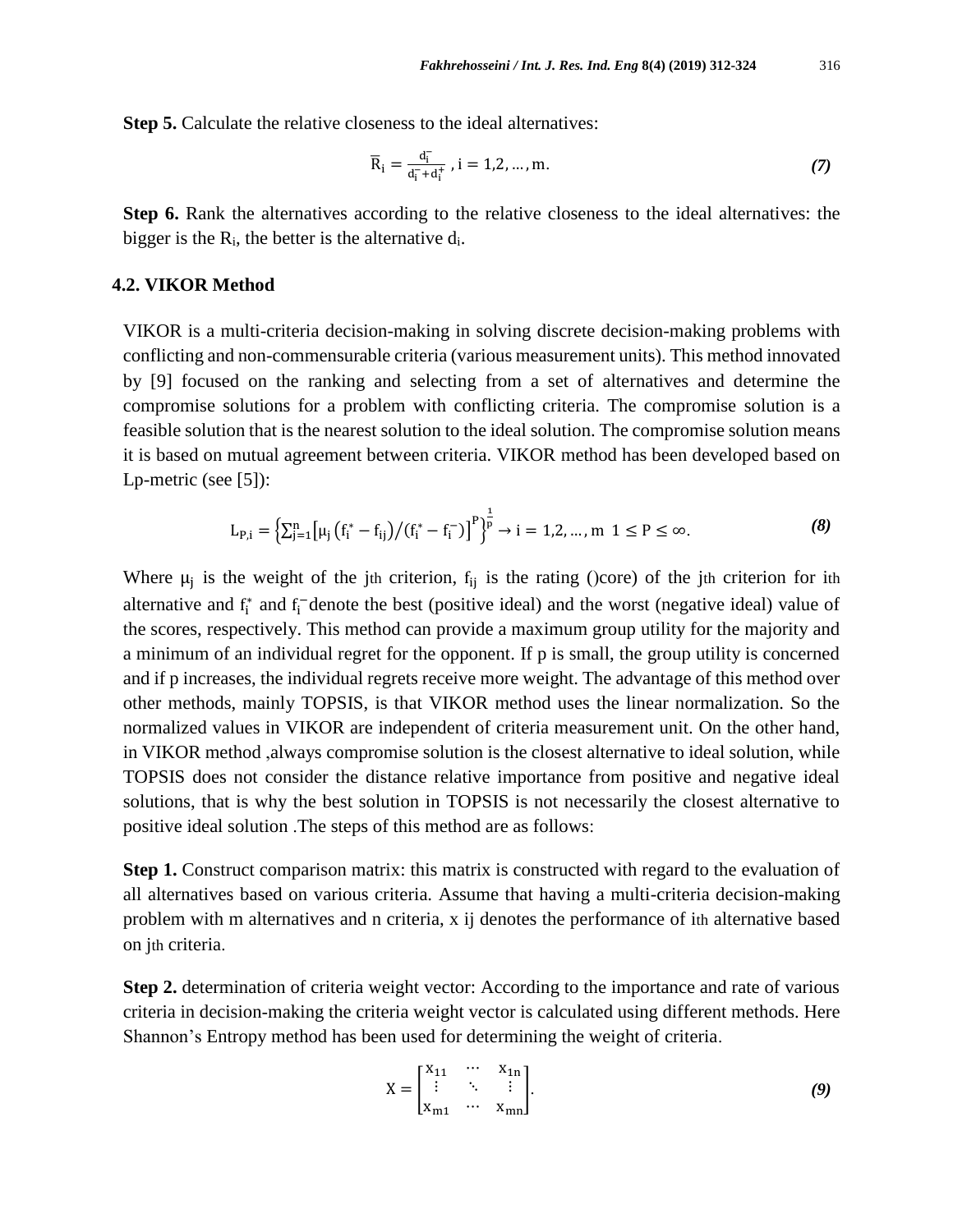**Step 3.** Determining the best (positive ideal) and the worst )negative ideal) values: For each criterion, the best and worst alternatives were detected and were called them  $f_i^*$  and  $f_i^$ respectively. Assuming that the criteria are profit type, then:

$$
f_{i}^{-} = \min_{j} f_{ij} \quad f_{i}^{*} = \max_{j} f_{ij} \qquad i = 1, 2, ..., m, j = 1, 2, ..., n. \qquad (10)
$$

With associates all  $f_i^*$ , we would obtain an optimal combination with the highest score (positive ideal solution). Similarly, for  $f_i^-$  a negative ideal solution is obtained.

**Step 4.** Computing the distance of alternatives to ideal solution:

$$
S_i = \sum_{i=1}^{n} w_j \frac{(f_i^* - f_{ij})}{(f_i^* - f_i)}.
$$
 (11)

$$
R_{i} = \max \bigg[ w_{j} \frac{\left(f_{i}^{*} - f_{ij}\right)}{\left(f_{i}^{*} - f_{i}^{-}\right)} \bigg].
$$
 (12)

Where  $S_i$  represents the relative distance of the ith alternative to the positive ideal solution and  $R_i$ represents the relative distance of the ith alternative to the negative ideal solution.

**Step 5.** VIKOR index calculation:

$$
Q_i = v\left(\frac{S_i - S^*}{S^- - S^*}\right) + (1 - v)\left(\frac{R_i - R^*}{R^- - R^*}\right) \qquad v \in [0, 1].
$$
\n(13)

When the v is bigger than 0.5, the  $Q_i$  index will lead to majority agreement, and when v is less than 0.5 the Q I index will indicate majority negative attitude, generally when v is equal to 0.5, this shows the compromise attitude of evaluation experts.

**Step 6.** Ranking the alternatives by sorting out each S, R and Q values in a decreasing order. Alternative a' proposed as a compromise solution if it has first rank based on Q value and the following two conditions are satisfied:

**Condition 1.** Acceptable advantage

$$
Q(a'') - Q(a') \ge \frac{1}{i - 1}.
$$
\n(14)

Where a" is the alternative with second position in the ranking list by *Q* and i is the number of alternatives.

**Condition 2.** Acceptable stability in decision-making:

Alternative a' must also be the best ranked based on S or R value or both of them.

If one of the above conditions is not satisfied, then a set of compromise solutions are suggested:

If only condition 2 is not satisfied then alternatives a׳ and a" are suggested.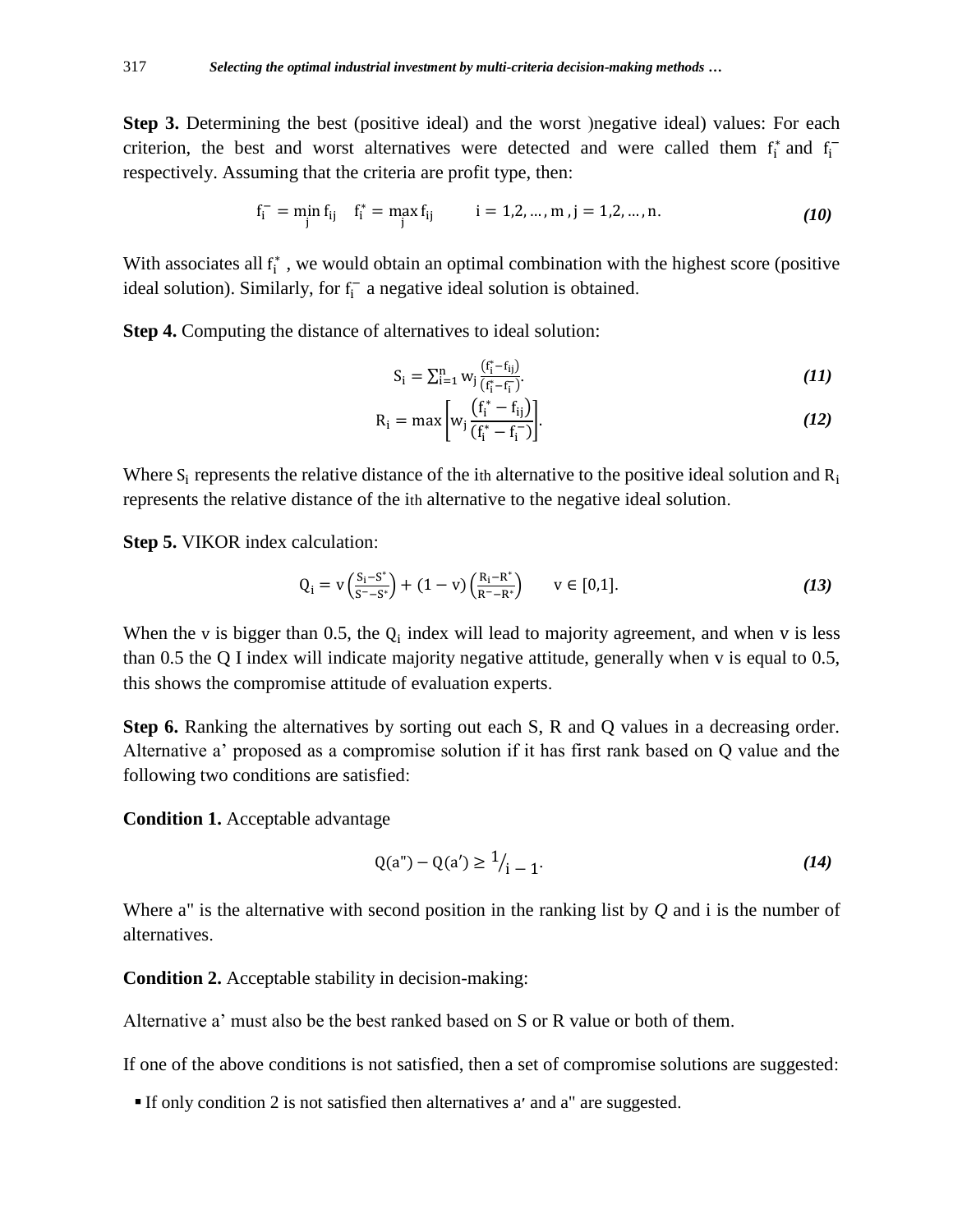If condition 1 is not satisfied then alternatives  $a'$ ,  $a''$ ,..., $a^m$  are suggested. And a m is determined by the following relation for the maximum of m:

$$
Q(a^{m}) - Q(a') < \frac{1}{i-1}.\tag{15}
$$

#### **4.3. COPRAS Method**

Ranking alternatives by the COPRAS method assumes direct and proportional dependence of significance and priority of investigated alternatives on a system of criteria. The determination of significance and priority of alternatives, by using COPRAS method, can be expressed concisely using four stages [10]:

**Step 1.** The normalized decision-making matrix D is constructed. In MCDM process, criteria usually have different units of measure. In order to transform performances of considered alternatives into comparable dimensionless values, normalization procedure is used. An overview of some of the most important multi-criteria methods, and their normalization procedures, is shown in [6]. A detailed overview of the most important normalization procedures are also discussed in [12].

For normalization in COPRAS method the following formula is used:

$$
\tilde{\mathbf{x}}_{ij} = \frac{\mathbf{x}_{ij}}{\sum_{i=1}^{m} \mathbf{x}_{ij}}.
$$
 (16)

where  $x_{ij}$  is the performance of the ith alternative with respect to the jth criterion,  $\tilde{x}_{ij}$  is its normalized value, and m is number of alternatives.

**Step 2.** The sums of weighed normalized criteria describing the ith alternative are calculated. In COPRAS method, each alternative is described with its sums of maximizing attributes  $S_{+i}$ , i.e. optimization direction is maximization, and minimizing criteria  $S_{-i}$ , i.e. optimization direction is minimization.

In order to simplify calculation of  $S_{+i}$  and  $S_{-i}$  in the decision-making matrix columns first of all are placed maximizing criteria and then minimizing criteria. In such cases,  $S_{+i}$  and  $S_{-i}$  is calculated as follows:

$$
S_{+i} = \sum_{j=1}^{k} \tilde{X}_{ij} \cdot q_j. \tag{17}
$$

$$
\mathbf{S}_{-i} = \sum_{j=k+1}^{n} \tilde{\mathbf{x}}_{ij} \cdot \mathbf{q}_{j}.
$$
 (18)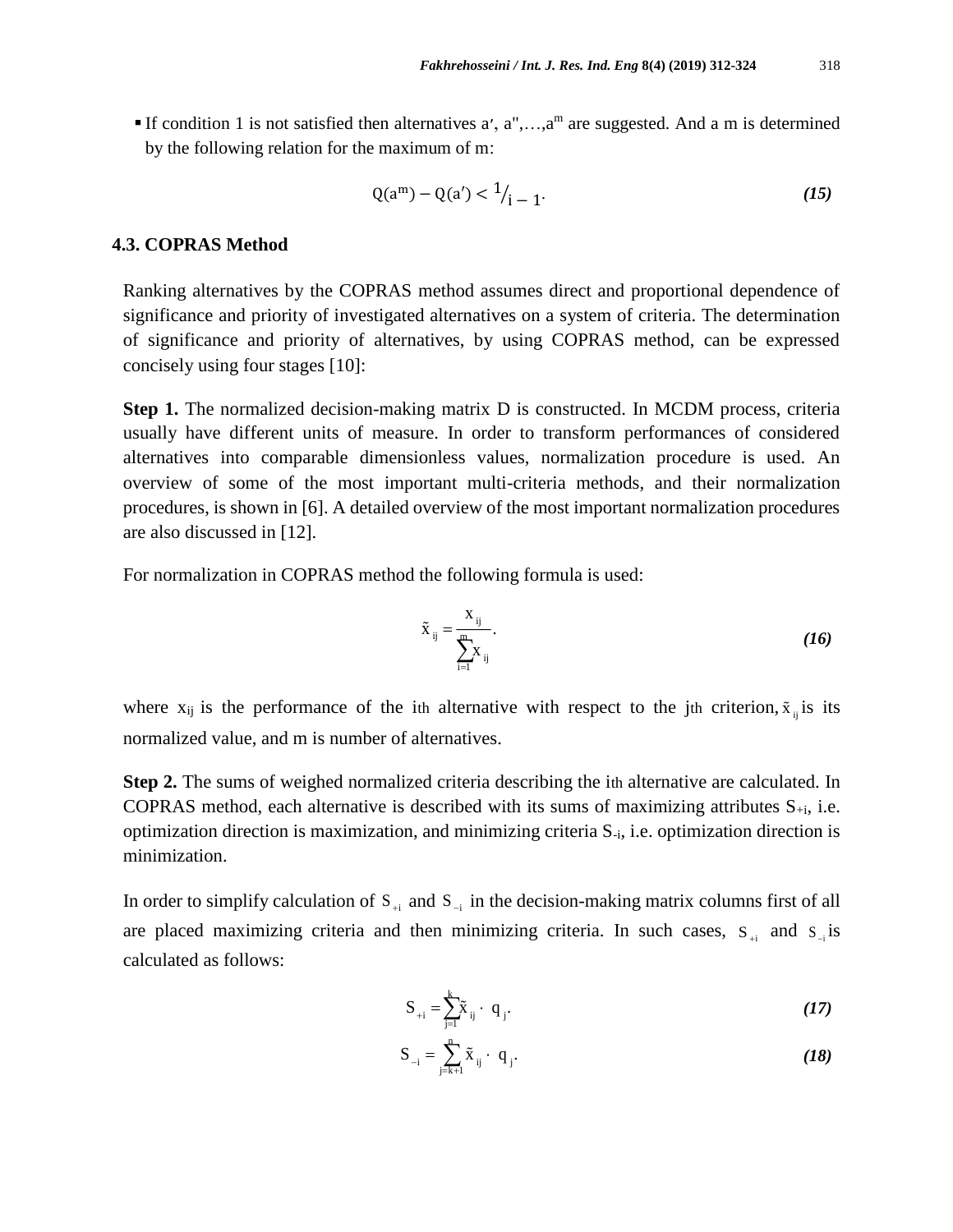In *Eqs.* (8) and (9), k is number of maximizing criteria; *n* is total number of criteria; and  $q_i$  is significance of the *j*th criterion.

**Step 3.** Calculation of the relative weight of each alternative. The relative weight  $Q_i$  of *i*th alternative is calculated as follows:

$$
Q_{i} = S_{+i} + \frac{\min_{i} S_{-i}}{S_{-i}} \frac{\sum_{i=1}^{m} S_{-i}}{S_{-i}}.
$$
\n(19)

*Eq. (10)* can also be written in simplified form as follows:

$$
Q_{i} = S_{+i} + \frac{\sum_{i=1}^{m} S_{-i}}{S_{-i} \sum_{i=1}^{m} \frac{1}{S_{-i}}}.
$$
 (20)

**Step 4.** Determine the priority order of alternatives. The priority order of compared alternatives is determined on the basis of their relative weight. The alternative with higher relative weight has higher priority (rank), and the alternative with the highest relative weight is the most acceptable alternative.

$$
A^* = \left\{ A_i \middle| \max_i Q_i \right\}.
$$
 (21)

The presented procedure of COPRAS method indicates that it can be easily applied for evaluating the alternatives and selecting the most efficient one, with decision maker being completely aware of the physical meaning of the process [9].

However, many decisions are made in real-world situations where criterion values are not precisely known. Then criterion values can be expressed in the form of intervals. For this reason a new method of multiple-criteria complex proportional assessment with values determined in intervals – COPRAS-G is developed [12].

#### **4.4. Shannon's Entropy Method**

Shannon's entropy is a well-known method in obtaining the weights for an MADM problem especially when obtaining a suitable weight based on the preferences and DM experiments are not possible. The original procedure of Shannon's entropy can be expressed in a series of steps:

**S1.** Normalize the decision matrix. Set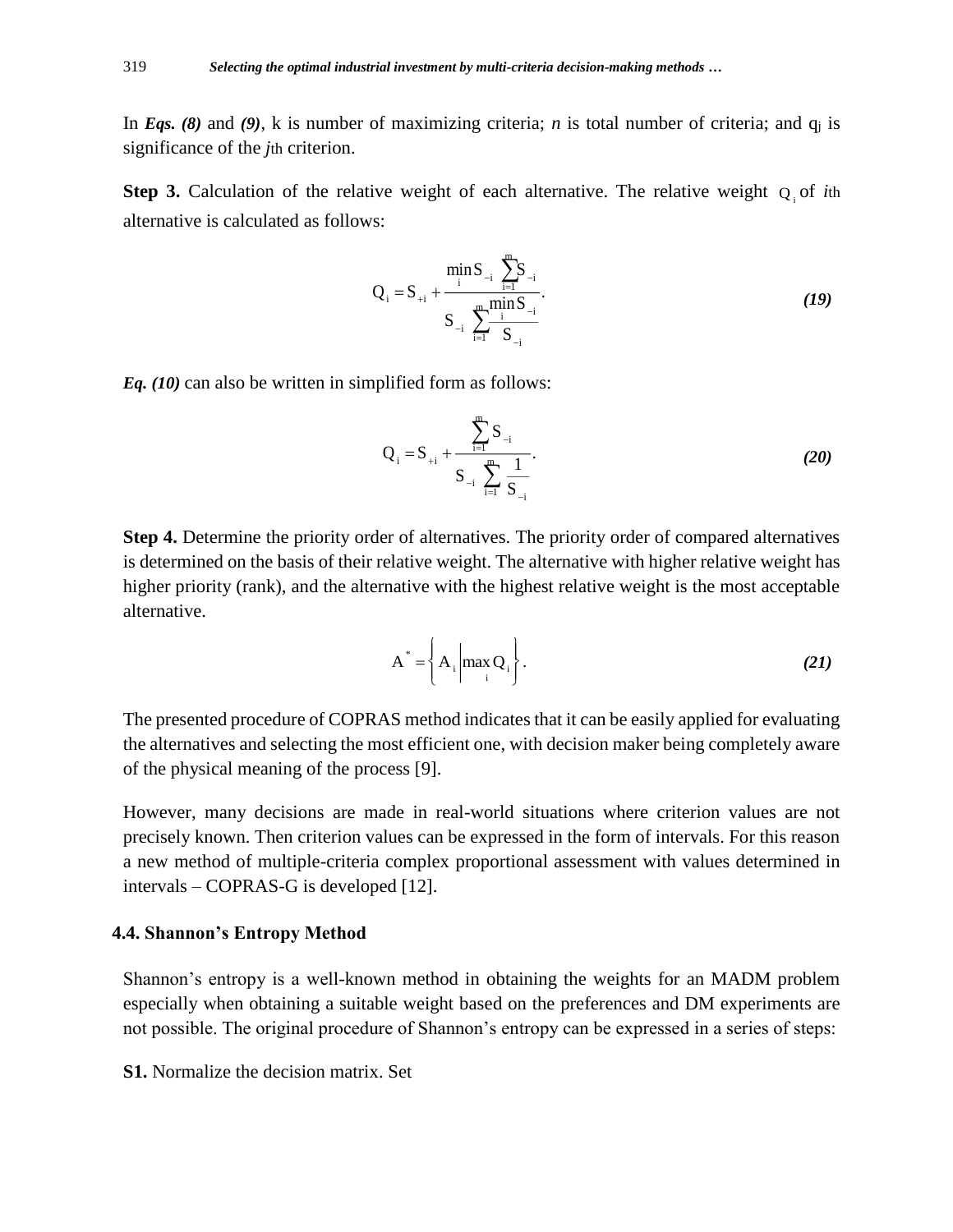$$
p_{ij} = \frac{x_{ij}}{\sum_{j=1}^{m} x_{ij}} \qquad j = 1, ..., m, \quad i = 1, ..., n.
$$
 (22)

The raw data are normalized to eliminate anomalies with different measurement units and scales. This process transforms different scales and units among various criteria into common measurable units to allow for comparisons of different criteria.

**S2.** Compute entropy  $h_i$  as  $h_i = -h_0 \sum_{j=1}^m p_{ij} \cdot \ln p_{ij}$ ,  $i = 1, ..., n$ , where  $h_0$  is the entropy constant and is equal to  $(Lnm)^1$ , and  $p_{ij}$ . ln $p_{ij}$  is defined as 0 if  $p_{ij} = 0$ .

**S3.** Set  $d_i = 1 - h_i$ ,  $i = 1, ..., n$  as the degree of diversification.

**S4.** Set  $w_i = \frac{d_i}{\Sigma^n}$  $\frac{u_i}{\sum_{s=1}^{n} d_s}$ , i = 1, ..., n as the degree of importance of attribute i.

# *4.4.1. Findings*

For the 9 criteria, the weight of each criterion has been calculated using Shannon's entropy.

|   | A1            | A2                   | A3            | A4 A5  | A6 A7                                  | A8     | A9     |
|---|---------------|----------------------|---------------|--------|----------------------------------------|--------|--------|
| E |               | 0.9552 0.9592 0.6088 |               |        | 0.7274  0.7764  0.4312  0.8676  0.9646 |        | 0.9778 |
|   | 0.0448 0.0408 |                      | 0.3912 0.2726 |        | 0.2236 0.5688 0.1324                   | 0.0354 | 0.0222 |
| W | 0.0259        | 0.0236               | 0.2259        | 0.1574 | 0.1291 0.3284 0.0765                   | 0.0205 | 0.0128 |
|   |               |                      |               |        |                                        |        |        |

*Table 2.* Determine the weights of the criteria.

In the following, these values are used in TOPSIS, VICKOR and COPRAS methods to determine the best alternative. At first, we construct the decision matrix, which has 36 rows or alternative (equal to number of sections) and 9 columns (equal to number of criteria).

With the TOPSIS method and according to the 9 criteria, eventually a number is achieved which shows industry investment decision indicator in the industry of Guilan Province. *Table 3* shows, the investment priorities, with mathematics look obtained in 18,23,20,21,15,36,25,27,17,35 industrials sectors rating from 1 to 10, respectively.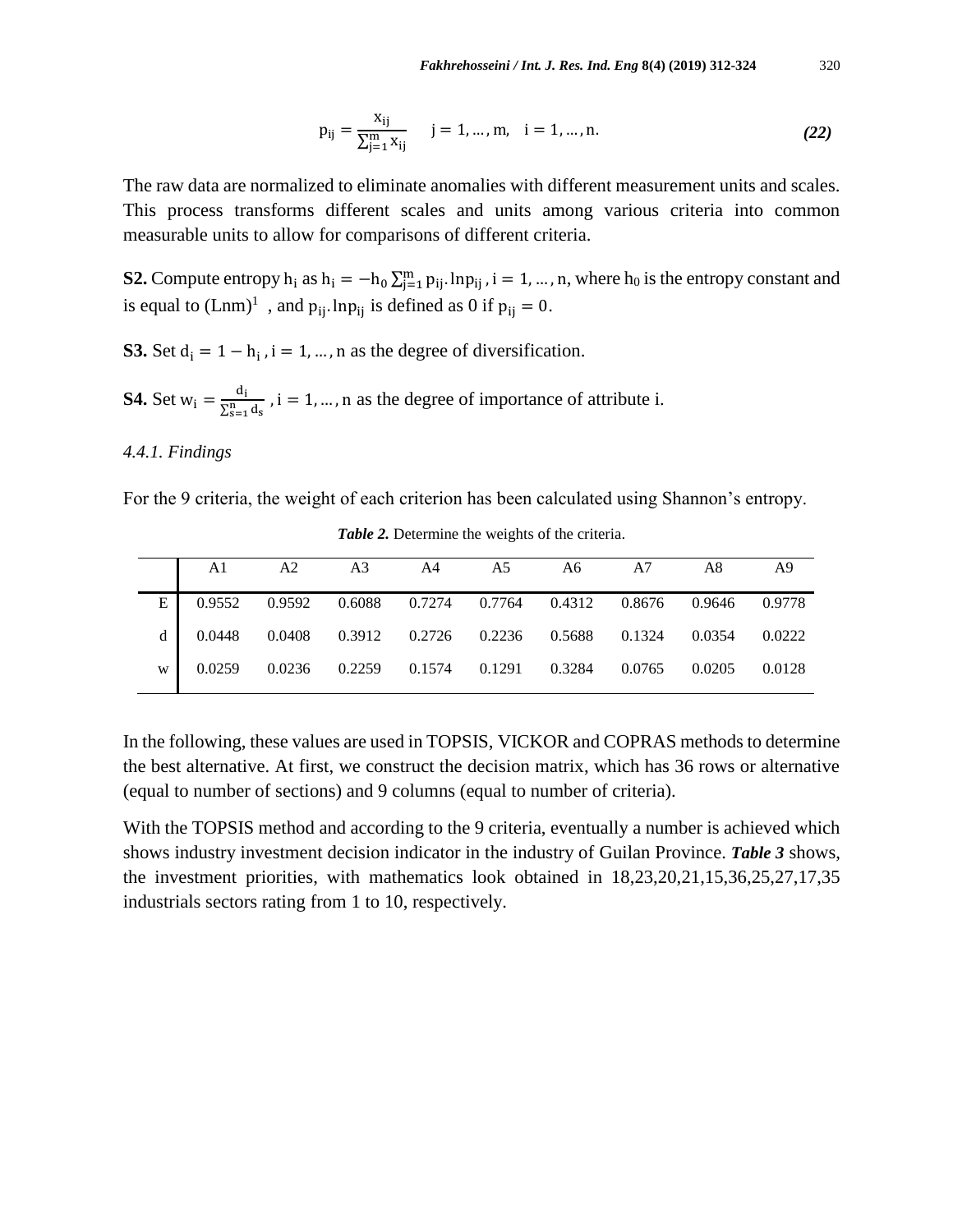|    |                                                | $d_i^-$ | $d_i^+$ | $d_i^-$                 | Priority       |
|----|------------------------------------------------|---------|---------|-------------------------|----------------|
|    |                                                |         |         | $d_{i}^{-} + d_{i}^{+}$ |                |
| 15 | Manufacture of food products and beverages     | 0.371   | 0.061   | 0.141                   | 5              |
| 17 | Manufacture of textiles                        | 0.410   | 0.028   | 0.063                   | 9              |
| 18 | Manufacture of wearing apparel; dressing and   | 0.247   | 0.324   | 0.568                   | 1              |
| 20 | Manufacture of wood and of products of wood    | 0.370   | 0.182   | 0.330                   | 3              |
| 21 | Manufacture of paper and paper products        | 0.375   | 0.071   | 0.159                   | $\overline{4}$ |
| 22 | Publishing, printing and reproduction of       | 0.423   | 0.019   | 0.043                   | 14             |
| 23 | Manufacture of coke, refined petroleum         | 0.373   | 0.210   | 0.360                   | 2              |
| 24 | Manufacture of chemicals and chemical          | 0.416   | 0.023   | 0.052                   | 13             |
| 25 | Manufacture of rubber and plastics products    | 0.389   | 0.039   | 0.091                   | $\overline{7}$ |
| 26 | Manufacture of other non-metallic mineral      | 0.417   | 0.015   | 0.035                   | 16             |
| 27 | Manufacture of basic metals                    | 0.412   | 0.028   | 0.064                   | 8              |
| 28 | Manufacture of fabricated metal products,      | 0.409   | 0.023   | 0.052                   | 12             |
| 29 | Manufacture of machinery and equipment         | 0.423   | 0.009   | 0.021                   | 18             |
| 31 | Manufacture of electrical machinery and        | 0.414   | 0.023   | 0.052                   | 11             |
| 33 | Manufacture of medical, precision and optical  | 0.430   | 0.011   | 0.025                   | 17             |
| 34 | Manufacture of motor vehicles, trailers and    | 0.425   | 0.016   | 0.036                   | 15             |
| 35 | Manufacture of other transport equipment       | 0.420   | 0.025   | 0.056                   | 10             |
| 36 | Manufacture of furniture; manufacturing n.e.c. | 0.411   | 0.060   | 0.127                   | 6              |

*Table 3.* Proposed projects priority for performing with TOPSIS.

In VICKOR approach for each criterion, we choose the best and worst alternatives.

*Table 4.* Best and worst alternative for criterions.

|  |  |  | A1 A2 A3 A4 A5 A6 A7 A8 A9                         |  |
|--|--|--|----------------------------------------------------|--|
|  |  |  | $F^*$ 0.47 0.48 0.94 0.89 0.90 0.98 0.66 0.40 0.50 |  |
|  |  |  | $F-$ 0.07 0.08 0.00 0.00 0.00 0.00 0.00 0.05 0.13  |  |

Then we calculate the Si and Ri values for all alternatives. After determining the maximum and minimum values of Si and Ri, we calculate the VICKOR index. In *Table 6* the Si, Ri, and Qi indexes are shown for some alternatives. *Table 5* shows, the investment priorities, with VICKOR approach in 18,20,21,15,23,25,36,17,28,35 industrials sectors rating from 1 to 10, respectively.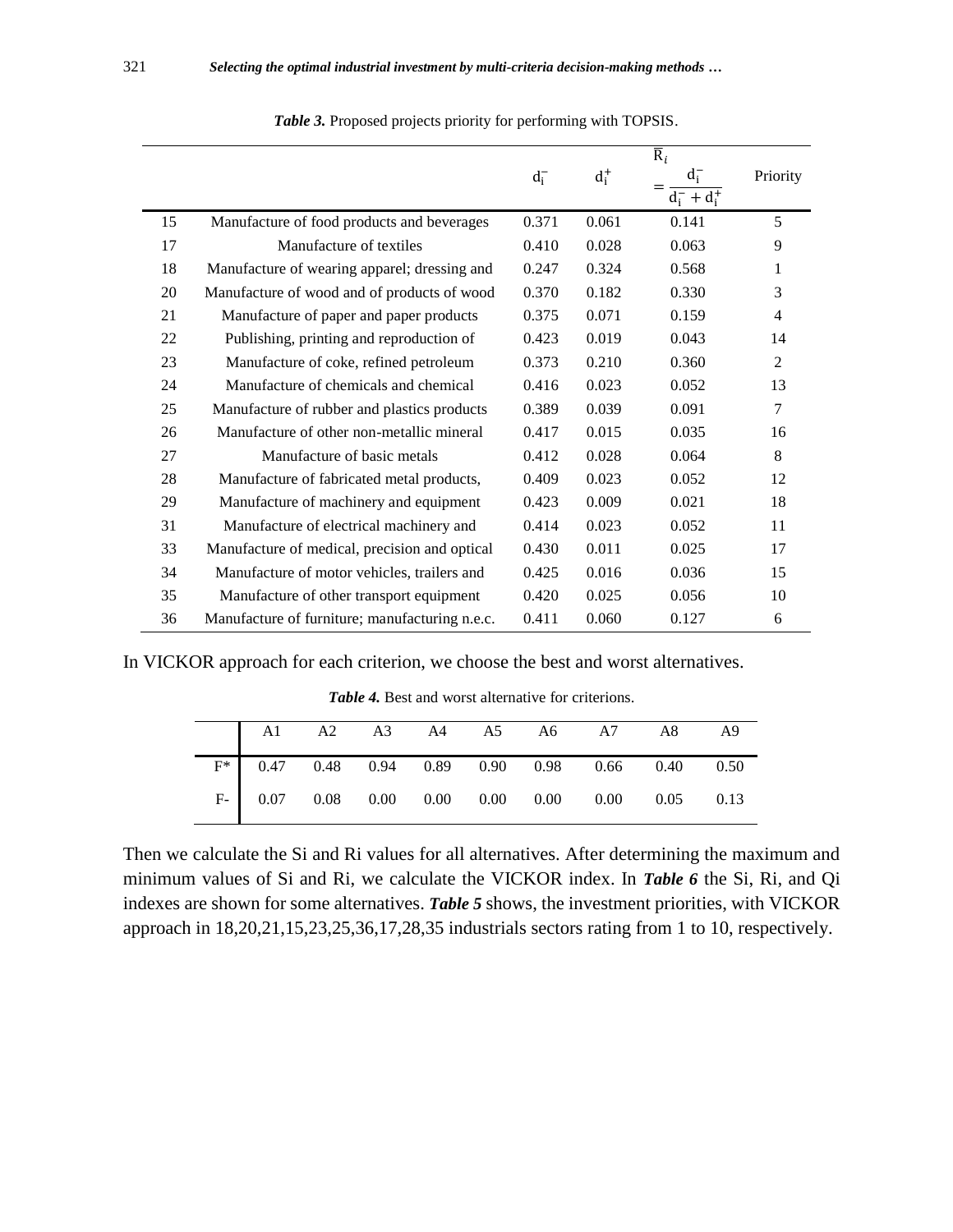|    |                                               | $S_i$ | $R_i$ | $Q_i$        | Priority       |
|----|-----------------------------------------------|-------|-------|--------------|----------------|
| 15 | Manufacture of food products and beverages    | 0.80  | 0.30  | 0.68         | $\overline{4}$ |
| 17 | Manufacture of textiles                       | 0.88  | 0.32  | 0.87         | 8              |
| 18 | Manufacture of wearing apparel; dressing and  | 0.56  | 0.19  | 0.00         | 1              |
| 20 | Manufacture of wood and of products of wood   | 0.65  | 0.31  | 0.52         | $\overline{2}$ |
| 21 | Manufacture of paper and paper products       | 0.79  | 0.29  | 0.64         | 3              |
| 22 | Publishing, printing and reproduction of      | 0.92  | 0.33  | 0.94         | 14             |
| 23 | Manufacture of coke, refined petroleum        | 0.74  | 0.33  | 0.72         | 5              |
| 24 | Manufacture of chemicals and chemical         | 0.92  | 0.33  | 0.94         | 15             |
| 25 | Manufacture of rubber and plastics products   | 0.87  | 0.30  | 0.78         | 6              |
| 26 | Manufacture of other non-metallic mineral     | 0.93  | 0.32  | 0.93         | 12             |
| 27 | Manufacture of basic metals                   | 0.92  | 0.33  | 0.93         | 13             |
| 28 | Manufacture of fabricated metal products,     | 0.91  | 0.32  | 0.89         | 9              |
| 29 | Manufacture of machinery and equipment        | 0.95  | 0.33  | 0.97         | 16             |
| 31 | Manufacture of electrical machinery and       | 0.92  | 0.33  | 0.93         | 11             |
| 33 | Manufacture of medical, precision and optical | 0.97  | 0.33  | 1.00         | 18             |
| 34 | Manufacture of motor vehicles, trailers and   | 0.95  | 0.33  | 0.97         | 17             |
| 35 | Manufacture of other transport equipment      | 0.91  | 0.33  | 0.92         | 10             |
| 36 | Manufacture of furniture; manufacturing.      | 0.83  | 0.33  | 0.82         | 7              |
|    | $S - 0.97$<br>$R = 0.33$                      |       |       |              |                |
|    | $S^* = 0.56$<br>$R + 0.19$                    |       |       | $V =$<br>0.5 |                |

**Table 5.** Ranking the alternatives according to Qi, Si, and R<sub>i</sub> values.

For the COPRAS method firstly the decision matrix is normalized using *Eq. (16)*. Then the corresponding weighted normalized decision matrix is developed using *Eq. (17)*.

Based on *Eq. (17)* and *Eq. (18)*, the sums of the weighted normalized values are calculated for both the beneficial criteria (S+i) and non-beneficial criteria (S-i). Then, applying *Eq. (19)* and *Eq. (20)*, the relative significance or priority value (Qi) for each alternative are computed, as given in *Table 6*.

According to the calculation results, the complete ranking of the alternatives is obtained as 18,20,23,36,21,15,17,35,25,22 industrials sectors rating from 1 to 10, respectively.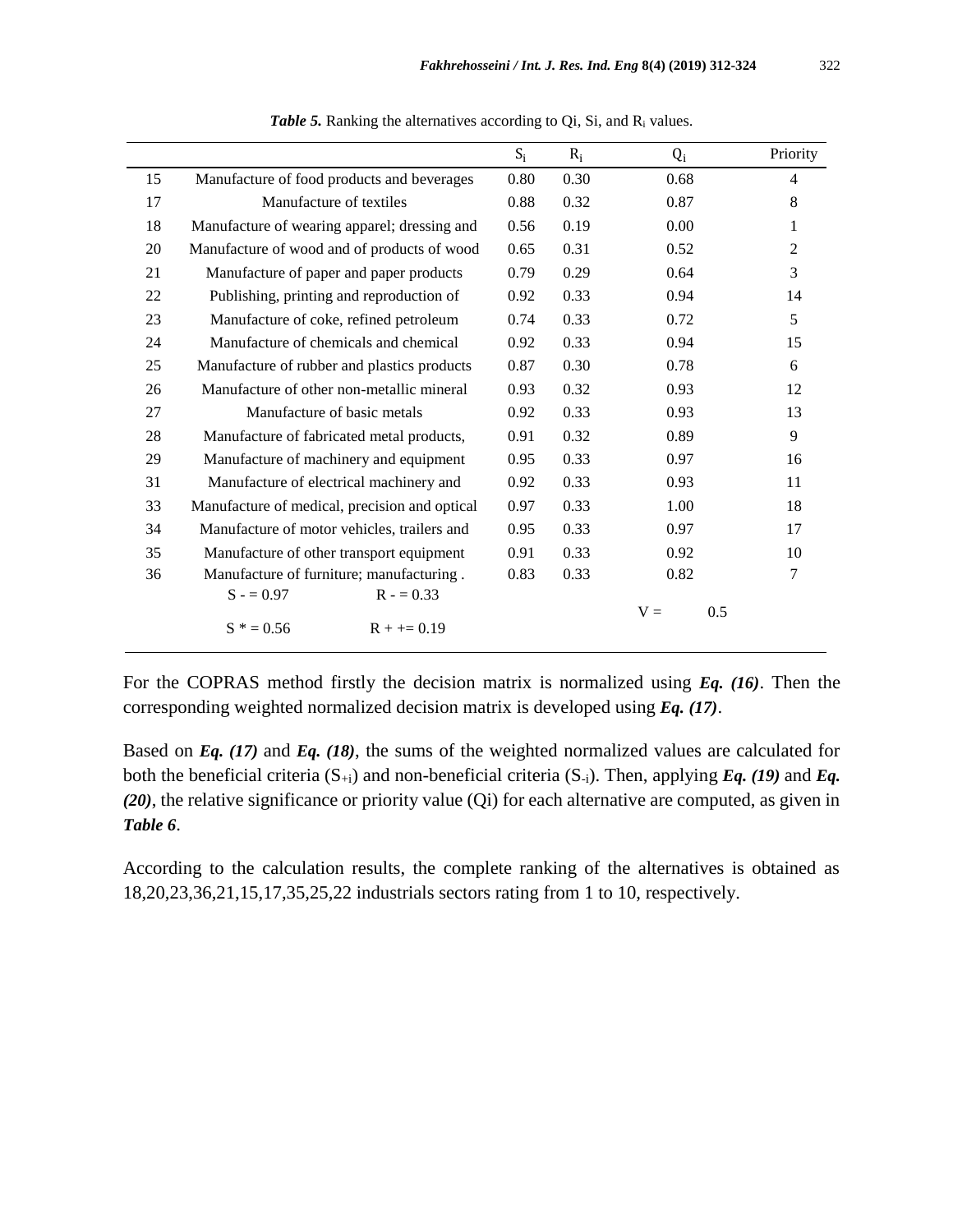|    |                                               | P     | $\mathbb{R}$ | 1/R  | Q     | N     | Priority |
|----|-----------------------------------------------|-------|--------------|------|-------|-------|----------|
| 15 | Manufacture of food products and beverages    | 0.031 | 0.002        | 647  | 0.031 | 0.095 | 6        |
| 17 | Manufacture of textiles                       | 0.012 | 0.000        | 4116 | 0.015 | 0.046 | 7        |
| 18 | Manufacture of wearing apparel; dressing and  | 0.327 | 0.000        | 3156 | 0.329 | 1     | 1        |
| 20 | Manufacture of wood and of products of wood   | 0.233 | 0.001        | 704  | 0.233 | 0.708 | 2        |
| 21 | Manufacture of paper and paper products       | 0.038 | 0.000        | 2671 | 0.040 | 0.121 | 5        |
| 22 | Publishing, printing and reproduction of      | 0.010 | 0.001        | 1382 | 0.011 | 0.032 | 10       |
| 23 | Manufacture of coke, refined petroleum        | 0.206 | 0.001        | 1210 | 0.207 | 0.628 | 3        |
| 24 | Manufacture of chemicals and chemical         | 0.009 | 0.001        | 985  | 0.010 | 0.030 | 12       |
| 25 | Manufacture of rubber and plastics products   | 0.011 | 0.001        | 1510 | 0.013 | 0.038 | 9        |
| 26 | Manufacture of other non-metallic mineral     | 0.006 | 0.005        | 208  | 0.006 | 0.018 | 16       |
| 27 | Manufacture of basic metals                   | 0.009 | 0.002        | 514  | 0.009 | 0.028 | 13       |
| 28 | Manufacture of fabricated metal products,     | 0.006 | 0.001        | 1070 | 0.007 | 0.022 | 15       |
| 29 | Manufacture of machinery and equipment        | 0.003 | 0.001        | 689  | 0.004 | 0.011 | 18       |
| 31 | Manufacture of electrical machinery and       | 0.005 | 0.000        | 7563 | 0.010 | 0.031 | 11       |
| 33 | Manufacture of medical, precision and optical | 0.004 | 0.001        | 698  | 0.004 | 0.012 | 17       |
| 34 | Manufacture of motor vehicles, trailers and   | 0.007 | 0.004        | 259  | 0.007 | 0.022 | 14       |
| 35 | Manufacture of other transport equipment      | 0.009 | 0.000        | 4957 | 0.013 | 0.039 | 8        |
| 36 | Manufacture of furniture; manufacturing       | 0.050 | 0.002        | 602  | 0.050 | 0.152 | 4        |

*Table 6.* Investment index with COPRAS.

# **5. Conclusion**

According to the studies, based on the selective measures, final result can be presented in the following about industries in the province. The result of this paper shows that, based on the investment index based on statistical methods TOPSIS, VIKOR and COPRAS, "18,20,23,36,21,15,17,35,25,22 " sectors rank from 1 to 9 for the investment priority. Also, the current allocation model of facilities to investors is different from the optima model. Therefore, we should adjust the amounts and percentages of these facilities to each sector of industry based on investment index.

# **References**

- [Akbari,](https://www.sid.ir/en/journal/SearchPaper.aspx?writer=23264) N. A., & [Moradi, Z.](https://www.sid.ir/en/journal/SearchPaper.aspx?writer=208647) (2008). Economic analysis and the determination of industrial investment priorities in the province of kurdistan*. [Journal of the faculty of humanities and social sciences,](https://www.sid.ir/en/journal/JournalList.aspx?ID=6314) 8*[\(3\),](https://www.sid.ir/en/journal/JournalListPaper.aspx?ID=61526) 33-58.
- Alinezhad, A. & Amini, A. (2011). Sensitivity analysis of TOPSIS technique: the results of change in the weight of one attribute on the final ranking of alternatives*. Journal of optimization in industrial engineering 7*, 23-28.
- Danaei, A., & Haghighi, M. (2013). Measuring the relative performance of stock market using TOPSIS. *Management science letters*, *3*(1), 91-96.